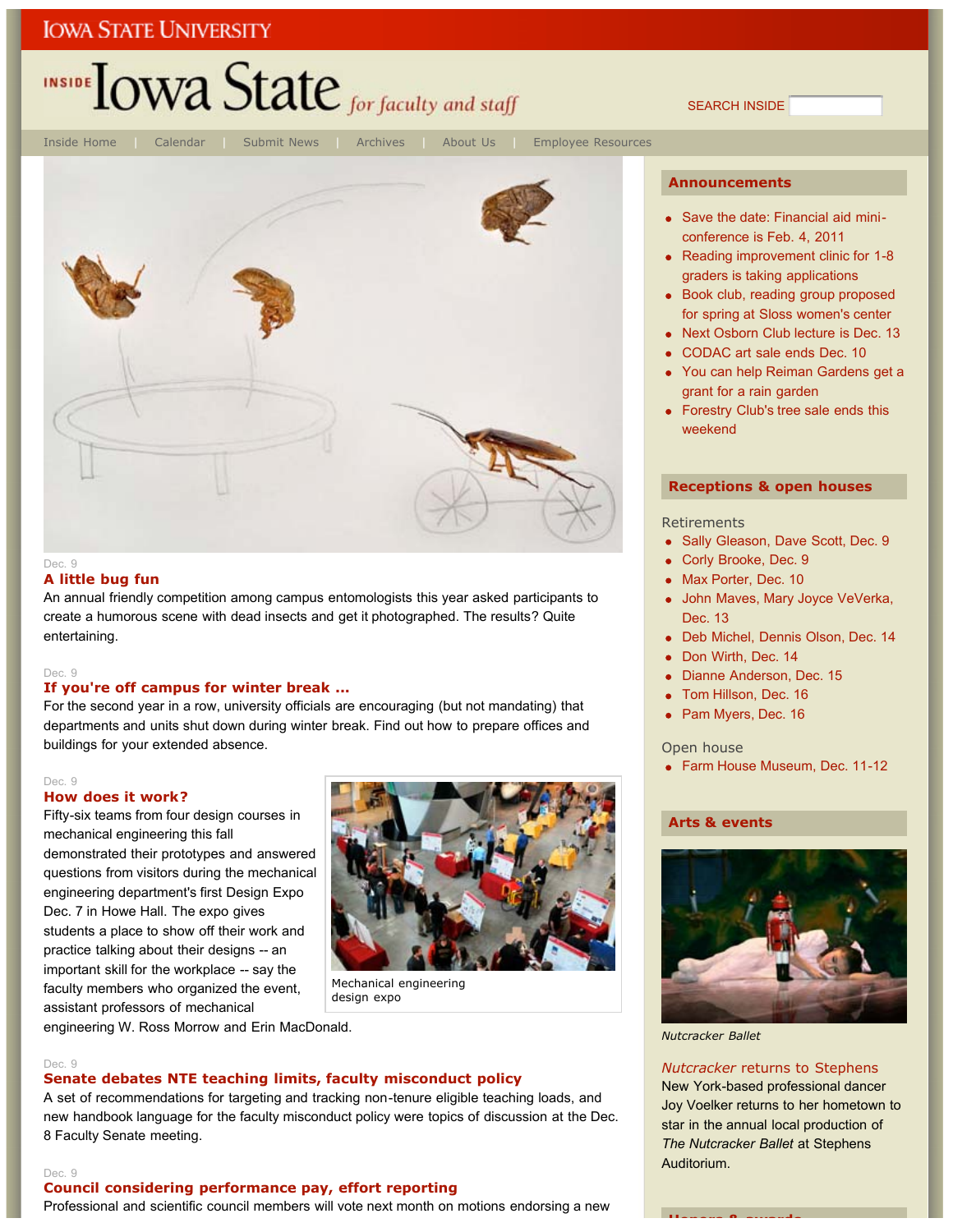effort reporting policy and a retooled performance pay program.

#### Dec. 9

#### **Get ready for the flexible spending account deadline**

All 2010 flexible spending account claims must be filed by April 30, 2011 (eligible expenses must be incurred by Dec. 31). Employees who miss the deadline forfeit any unclaimed money in their flex accounts. Included are some tips to help you claim your cash.

#### Dec. 9

#### **Save a seat at the campus sustainability symposium**

Registration is open for Iowa State's third annual symposium on sustainability, Feb. 21-22, 2011, in the MU. Registration is free; all students, staff and faculty are invited to learn more about successful "green" campus initiatives and help decide what the next ones ought to be.

Published by University Relations, inside@iastate.edu, (515) 294-7958, Ames, Iowa 50011. Copyright © 1995-2010, Iowa State University of Science and Technology. All rights reserved.

#### **Honors & awards**

- Lorraine Hoffman
- Amy Slagell

#### **Around campus**

- ISU students help Lake Delhi residents explore options
- ISU researcher helps protect soldiers
- Design faculty, grad students contribute to way-finding project

#### **Inside tools**

Print this edition (PDF) RSS | Twitter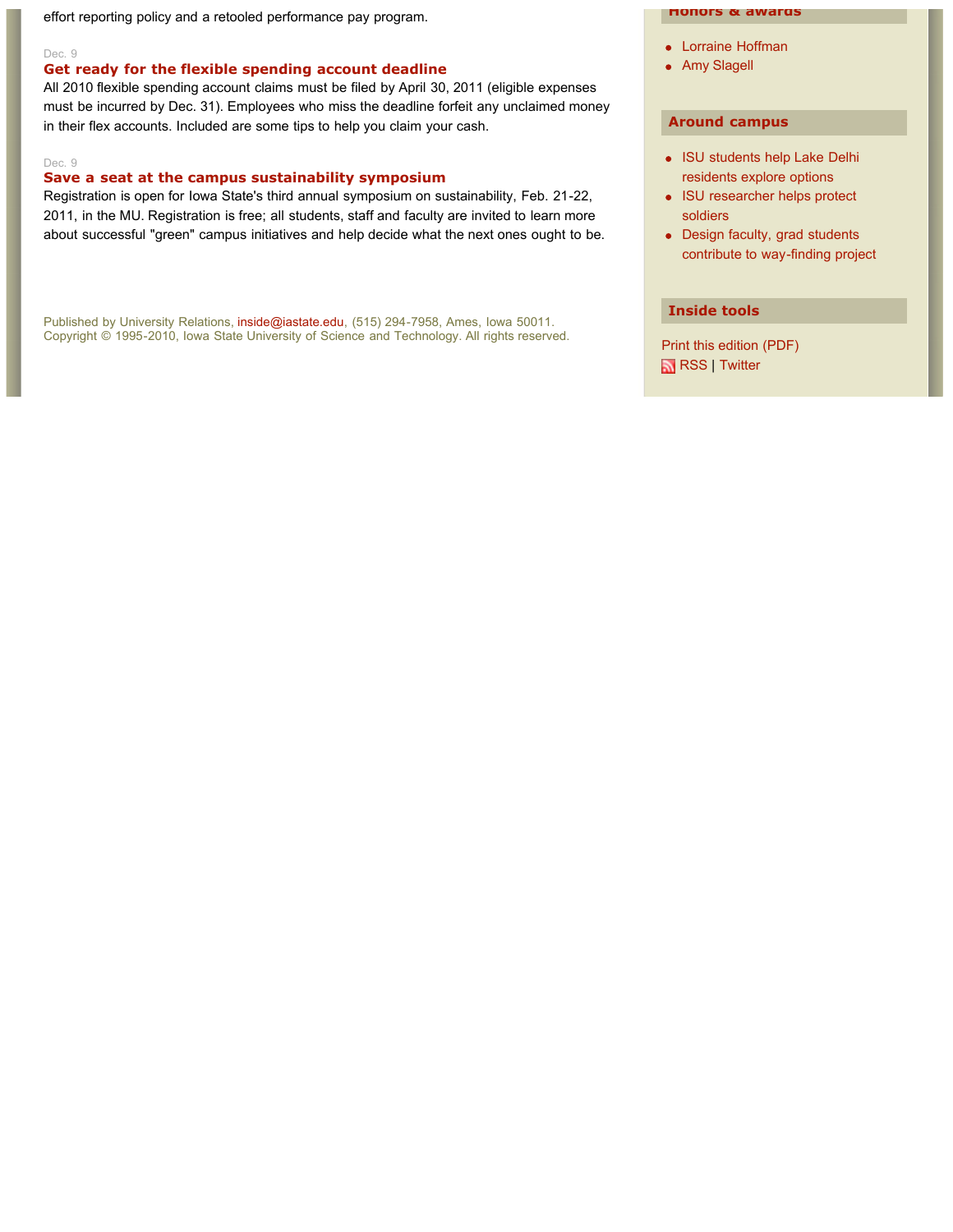## INSIDE **IOWA State** for faculty and staff

SEARCH INSIDE

Dec. 9, 2010





"Bug Gym," *submitted by professor Bryony Bonning*

"Jousting," *submitted by graduate student Missy Rynerson*

## **Who knew bugs could be so fun(ny)?**

The entomology department has held various competitions, themed around insects and demanding a bit of creativity, for the last several fall semesters. For example, last year's challenge:

- Create an entomology sniglet, a word that does not exist in the dictionary but should, or
- Give an existing word a new, entomology-related meaning

Some of the winners included: "between," an 11- to 12-year-old bee that has yet to reach puberty; "philarthropy," exhibiting behaviors that benefit arthropods and the people who study them; or "paramount," displaying two insects on the same pin.

The task this year? Create a scene or scenes that include one or multiple dead insects, and get it photographed. The inspiration is a series of humorous dead fly photos by Swedish photographer Magnus Muhr that received international attention in the last year.

Entomology's competition was open to anyone in the entomology department, anyone related to anyone in entomology and anyone interested in entomology. Winning entries will be announced at the department's holiday gathering Dec. 17, but *Inside* received permission to share a few with readers this week.



"Mirror, Mirror," *submitted by assistant professor Lyric Bartholomay*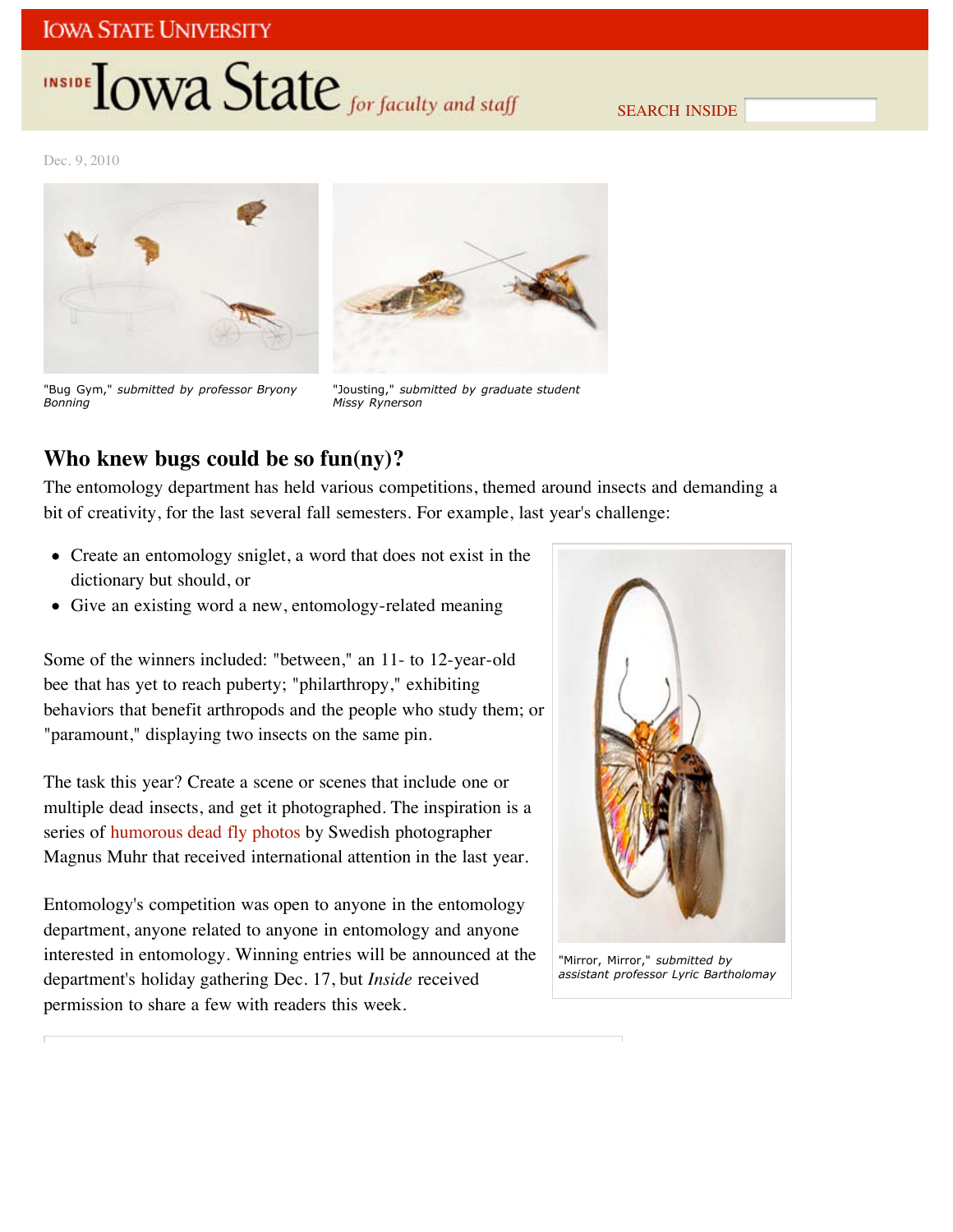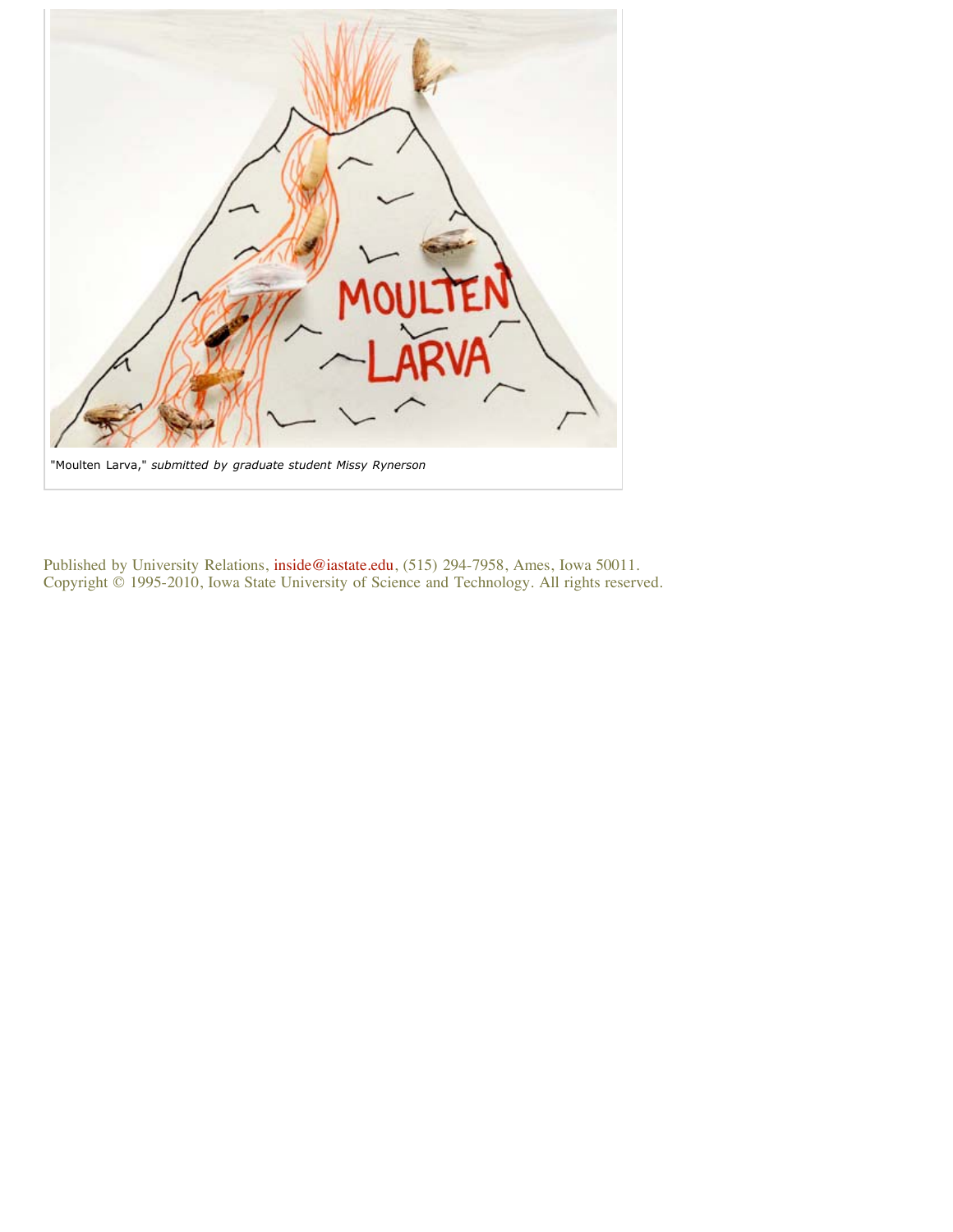## **INSIDE TOWA State** for faculty and staff

SEARCH INSIDE

Dec. 9, 2010

## **Be prepared for winter break**

by Paula Van Brocklin

Last year's partial university shutdown during winter break saved nearly \$118,000 in energy costs, so university officials again are encouraging departments and units to shut off the lights and lock the doors Dec. 23 through Jan. 2; the shut-down is not mandatory. Officials also acknowledge that employees often take leave during

**Open or closed?** Winter break schedules

winter break since classes are not in session and campus activity slows down.

According to facilities planning and management, at least 30 buildings will be locked during break, though staff and faculty may be working inside. Building supervisors should contact Bob Currie at FPM by Dec. 22 to indicate whether a building will be closed or to request a temperature setback.

If your department chooses to temporarily close, here are some tips for keeping your offices and buildings safe and energy-efficient.

## **Turn off the lights and more**

- Shut down all computers, printers and other accessories, such as speakers. Leave your office computer on if you need remote access from home, but power off the monitor, printer, speakers, etc. A computer's sleep mode uses less energy than full power, but information technology services recommends shutting down computers completely to protect data. A machine may be left on during break if it's providing access to a critical application. If possible, plug computers and printers into a power strip and then shut off the power strip before you leave.
- Turn off and unplug copiers.
- Shut off and unplug small appliances, like coffeepots.
- Unplug all chargers for cell phones, MP3 players and similar devices.
- Check faucets in bathrooms and break rooms to make sure they are completely turned off and not dripping. If you notice a dripping faucet, contact your building's maintenance team.
- Facilities planning and management staff will adjust building temperatures centrally upon request. If you can manually adjust the thermostat in your office, turn it down to 65 degrees.
- Close fume hood sashes completely or open them only minimally.
- Shut down unnecessary climate-controlled plant growth chambers.
- Shut down cooling water systems to eliminate potential flooding issues.
- Remember to turn off your office lights and as much public lighting (hallways, bathrooms, conference rooms) as possible before you leave.
- Check windows to make sure they're shut tight.

## **Keep in touch**

If your department is closing over break, discuss how to handle incoming phone calls. One option is to direct all departmental calls to one voicemail box to be checked periodically by designated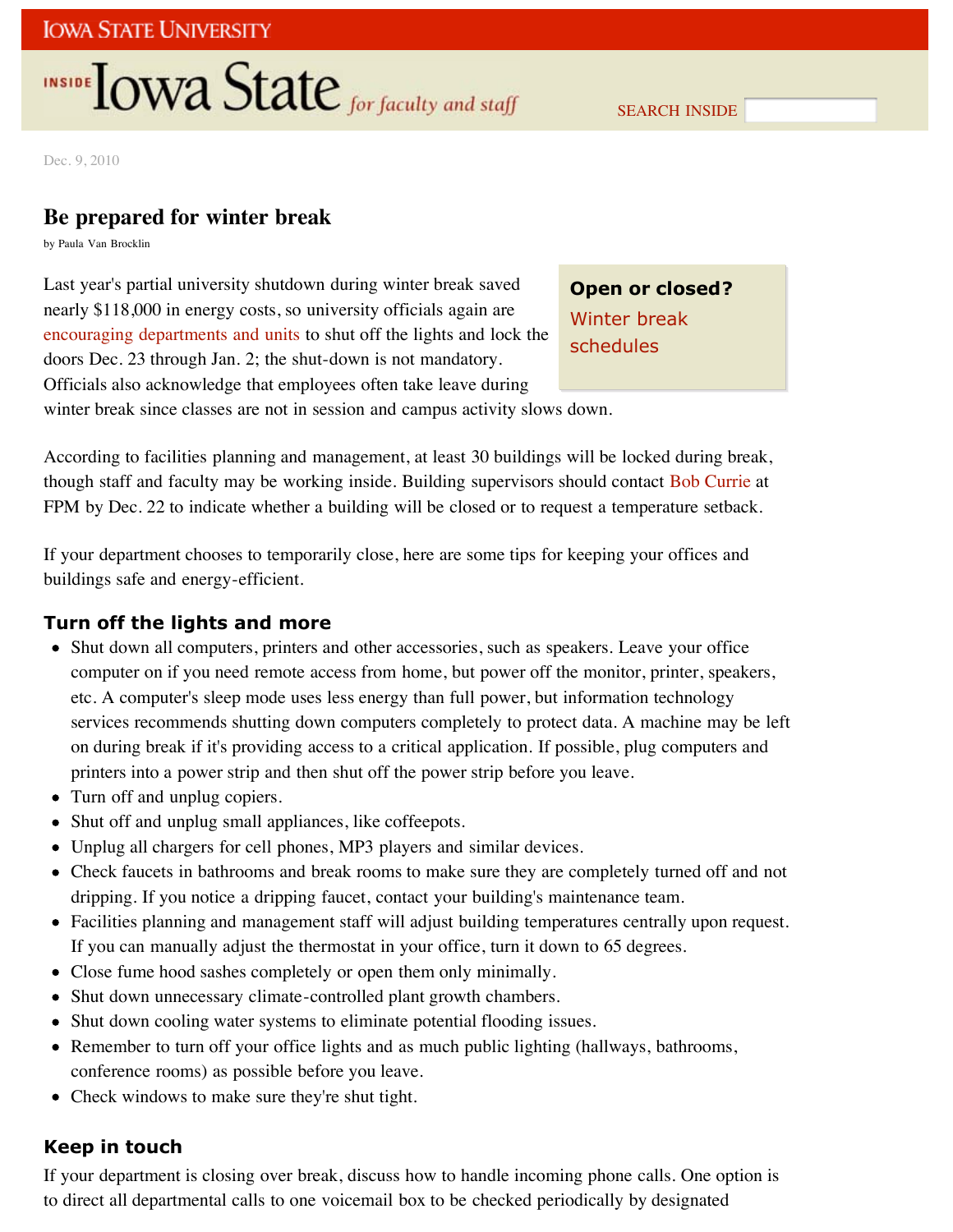employees during the break. Employees also should change their personal voicemail messages. Consider stating the dates you will be absent, and if you'll be checking your voicemail or e-mail messages. If necessary, include an off-campus number where you can be reached.

### **Wear your boots**

Facilities planning and management crews will work reduced hours during winter break. Snow removal will be limited, which means parking lots and building entrances may not be plowed by 8 a.m. FPM staff also will not plow lots or sweep sidewalks for less than 2 inches of snow outside of weekday business hours (Monday through Friday, 7 a.m. to 4 p.m.).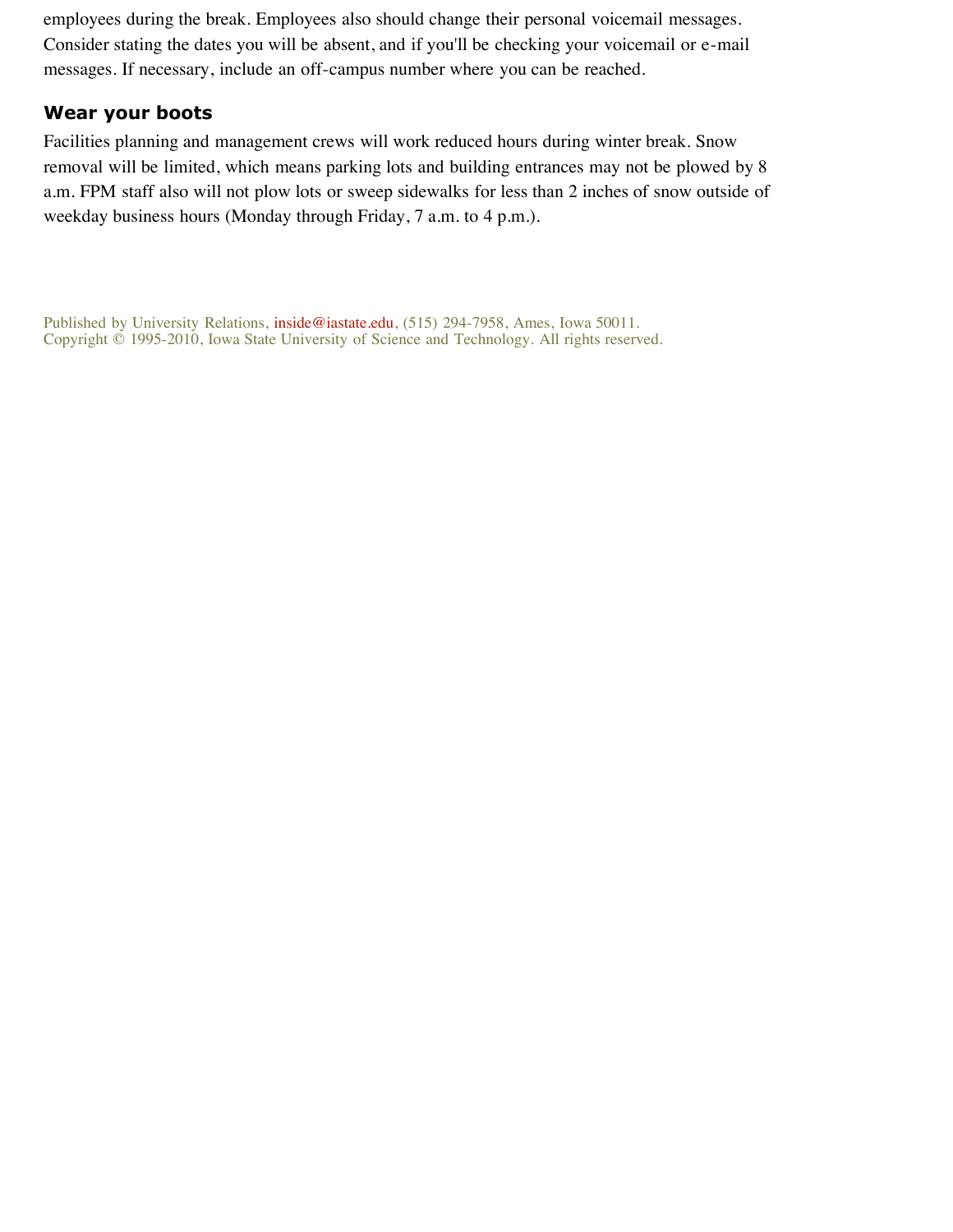# **INSIDE TOWA State** for faculty and staff

Dec. 9, 2010

## **Open or closed? Winter break schedules**

Following is a list of closures for various campus facilities during winter break. When in doubt, call ahead.

## **Athletics ticket office, Jacobson Athletics Building**

Closed: Dec. 23-28, 31; Jan. 1-2 Holiday hours: Dec. 29-30, noon-3:30 p.m.

**Brunnier Art Museum and Store (290 Scheman)** 

Closed: Dec. 23-Jan. 3

**Christian Petersen Art Museum (1017 Morrill)**  Closed: Dec. 18-Jan. 9

**Farm House Museum (central campus)**  Closed: Dec. 18-Jan. 9

**Hotel Memorial Union** Closed: 5 p.m. Dec. 23-8 a.m. Dec. 26

**ISU Dining** Winter break hours

**ISU Postal and Parcel** Operating normal hours with reduced staff; regular service will continue to accessible buildings

**Lied Center/Beyer Hall** Winter break hours

**Maintenance Shop, Memorial Union** Closed: Dec. 16-Jan. 9

**Memorial Union** Closed: 5 p.m. Dec. 23-8 a.m. Dec. 26 (free parking in ramp during this time)

**Reiman Gardens** Closed: Dec. 25 and Jan. 1

**University Book Store** Closed: Dec. 23-26; Dec. 31-Jan. 2 Holiday hours: 7:45 -5 p.m., Dec. 20-22 and Dec. 27-30 SEARCH INSIDE

**Be prepared**

Winter break tips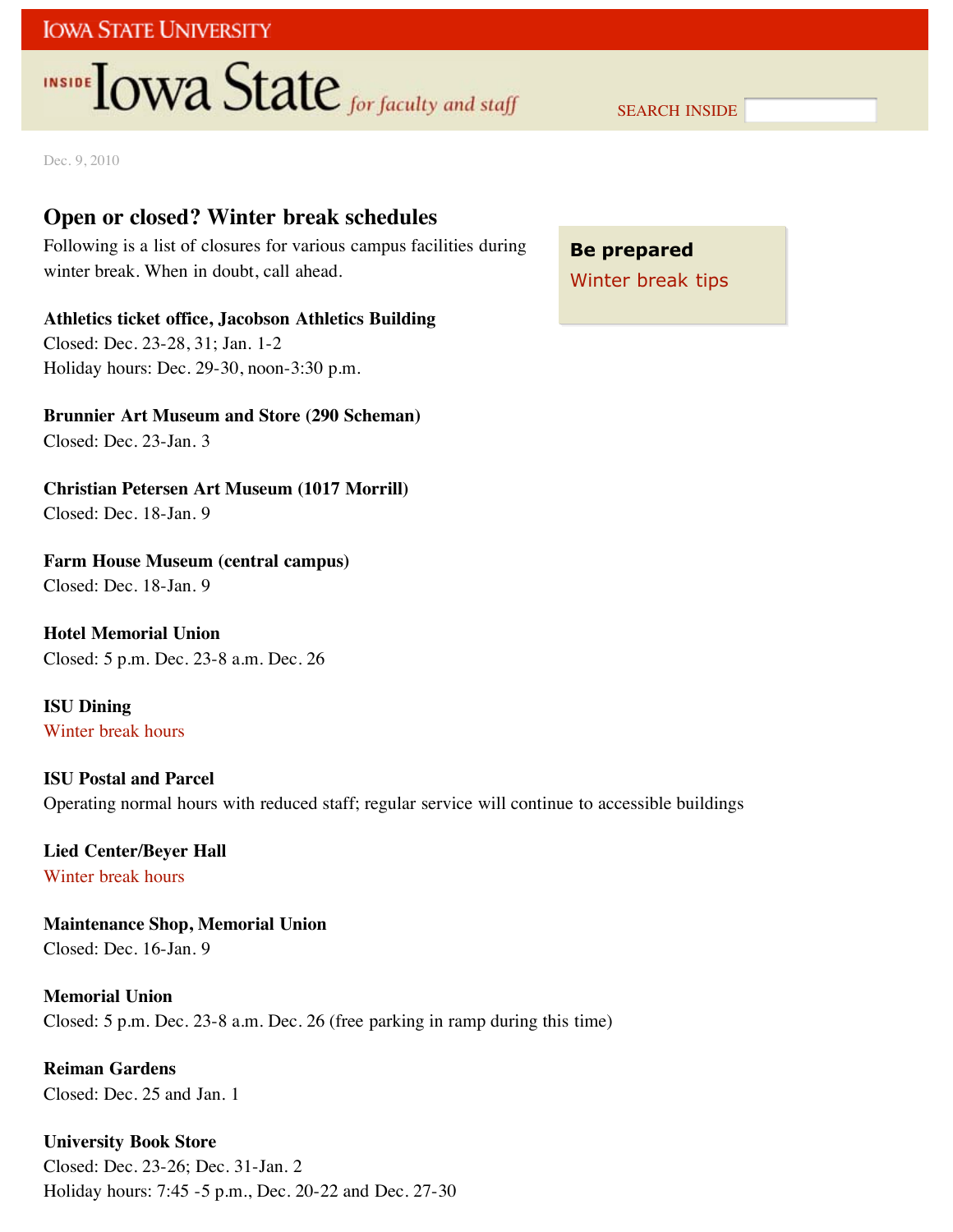## **University Library (all sites)**

Closed: Dec. 23-Jan. 2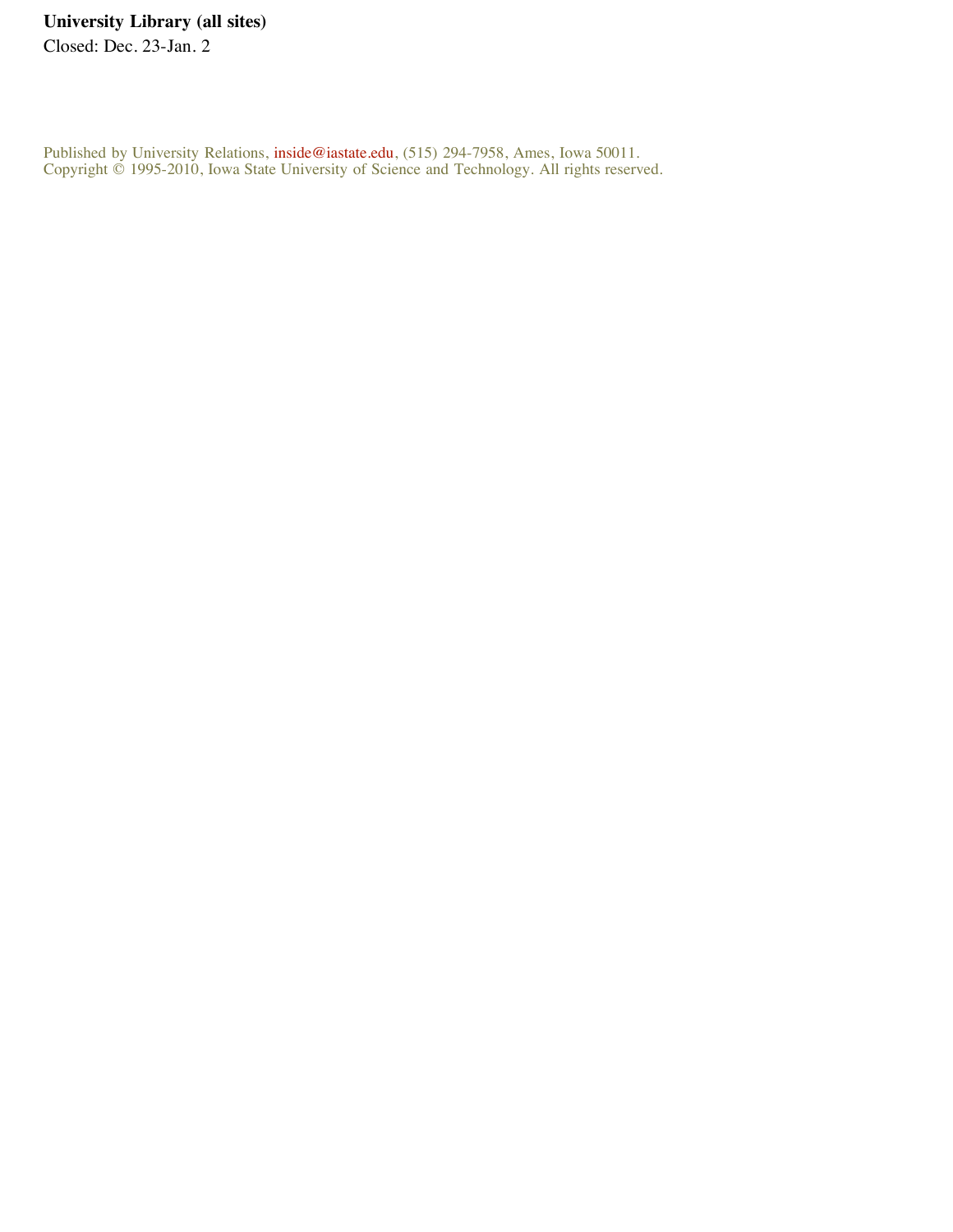## INSIDE **IOWA State** for faculty and staff

SEARCH INSIDE

Dec. 9, 2010



## **How cool is that?**

Mechanical engineering seniors (l-r, back row) Alexander Everett, Alex Kalitzki and Eric Havran successfully demonstrate their vortex ring generator to an unidentified classmate during the mechanical engineering department's first Design Expo Dec. 7 in Howe Hall. The team designed this one as an attention-grabber -- similar to a promotional searchlight -- for use in advertising. Similar devices reportedly have been used in spraying orchards for insects or (in an industrial application) to mix fluids. The "ring guys" were one of 56 student teams who shared a prototype at the expo. *Photo by Leah Hansen*.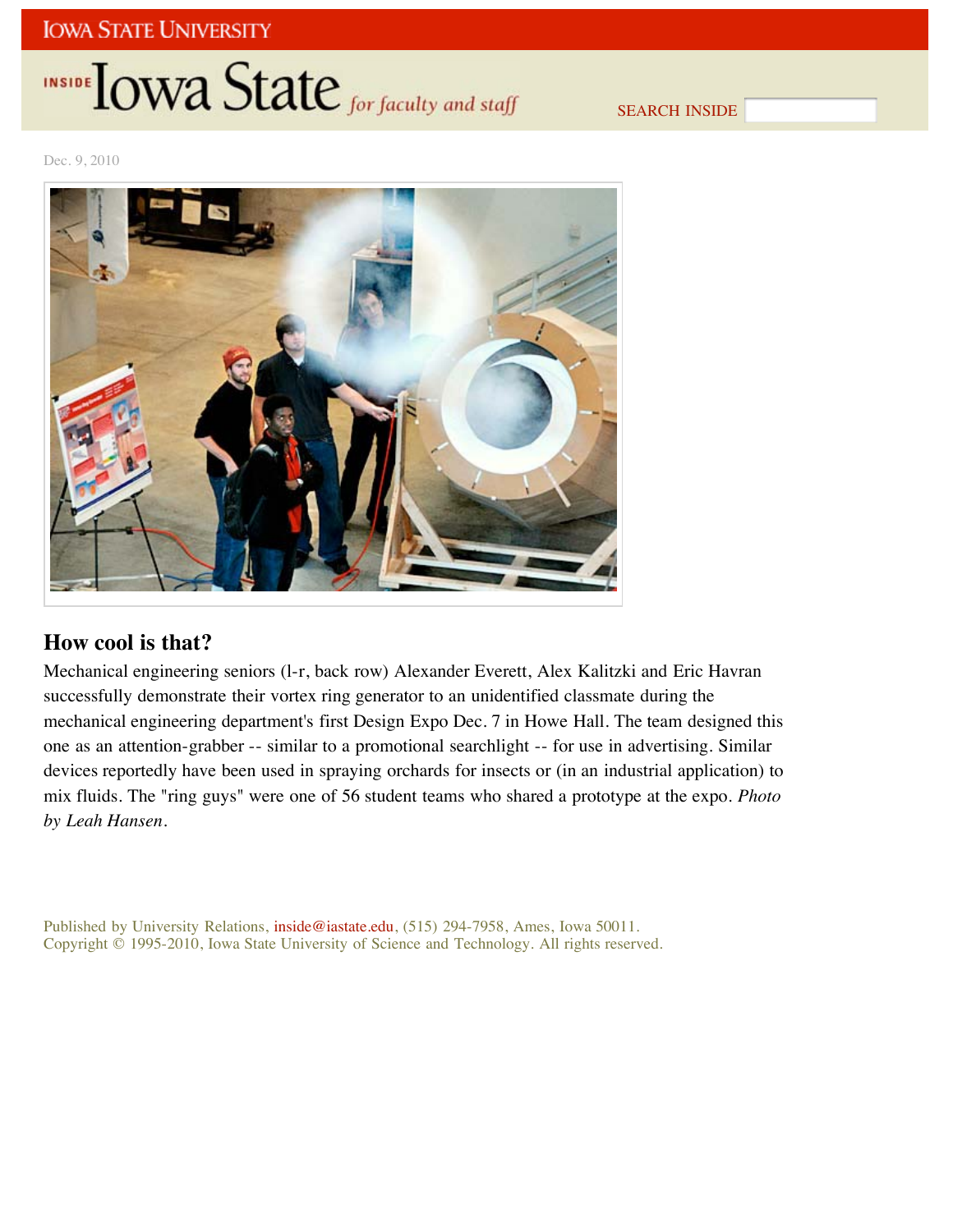# **INSIDE OWA State** for faculty and staff

Dec. 9, 2010

## **Senate debates NTE teaching limits, faculty misconduct policy**

by Erin Rosacker

Several items were cleared from the docket at the Dec. 8 Faculty Senate meeting, but two motions received the most attention. Lengthy discussion preceded a decision on non-tenure eligible teaching recommendations, but the debate will continue next month about changes to the faculty misconduct policy.

### **NTE teaching recommendations**

Senators voted to approve a set of recommendations (PDF) for non-tenure eligible (NTE) teaching percentages. The senate's faculty development and administrative relations (FDAR) council created assessment and reporting tools for departments and colleges to use in defining and justifying "optimal" NTE teaching loads.

An amendment to add a headcount of NTE vs. tenure-track faculty to the metrics for measuring percentages was narrowly defeated (38-21). As is, the approved motion gives departments and colleges three ways to gauge NTE teaching -- section credits, student credit hours or course sections.

"The goal is to initiate more dialogue, to work on tracking this, to make things more transparent, and to be more explicit in the needs of NTE," said FDAR chair Ann Smiley-Oyen. "What we are stating here is a recommendation. We are not in any way making this a punitive statement. In fact, for better or for worse, we don't have any real teeth with this -- it's a recommendation to the provost."

The ISU chapter of the American Association of University Professors responded to the recommendations after they were introduced at last month's senate meeting. In a statement issued via e-mail, the AAUP chapter opposed the motion, arguing that the recommendations would allow departments and colleges to exceed the NTE teaching percentage limits (25 percent in any department, 15 percent as a university) suggested by the national AAUP and adopted by the Faculty Senate in 2001.

Citing an "undue burden on the tenure-track faculty to provide service and maintain active faculty governance," the chapter's statement proposed a different recommendation: Make teaching faculty tenure-eligible.

"Teaching-only faculty would gain stature as full members of the community with the benefits inherent in tenure, and their presence would relieve some of the service commitment of the tenureeligible faculty," the statement read.

## **Misconduct policy**

Changes to the conduct policy section (7.2) of the *Faculty Handbook* were introduced, filling in a "gap" which omits procedures for handling cases in which faculty are not fulfilling their responsibilities.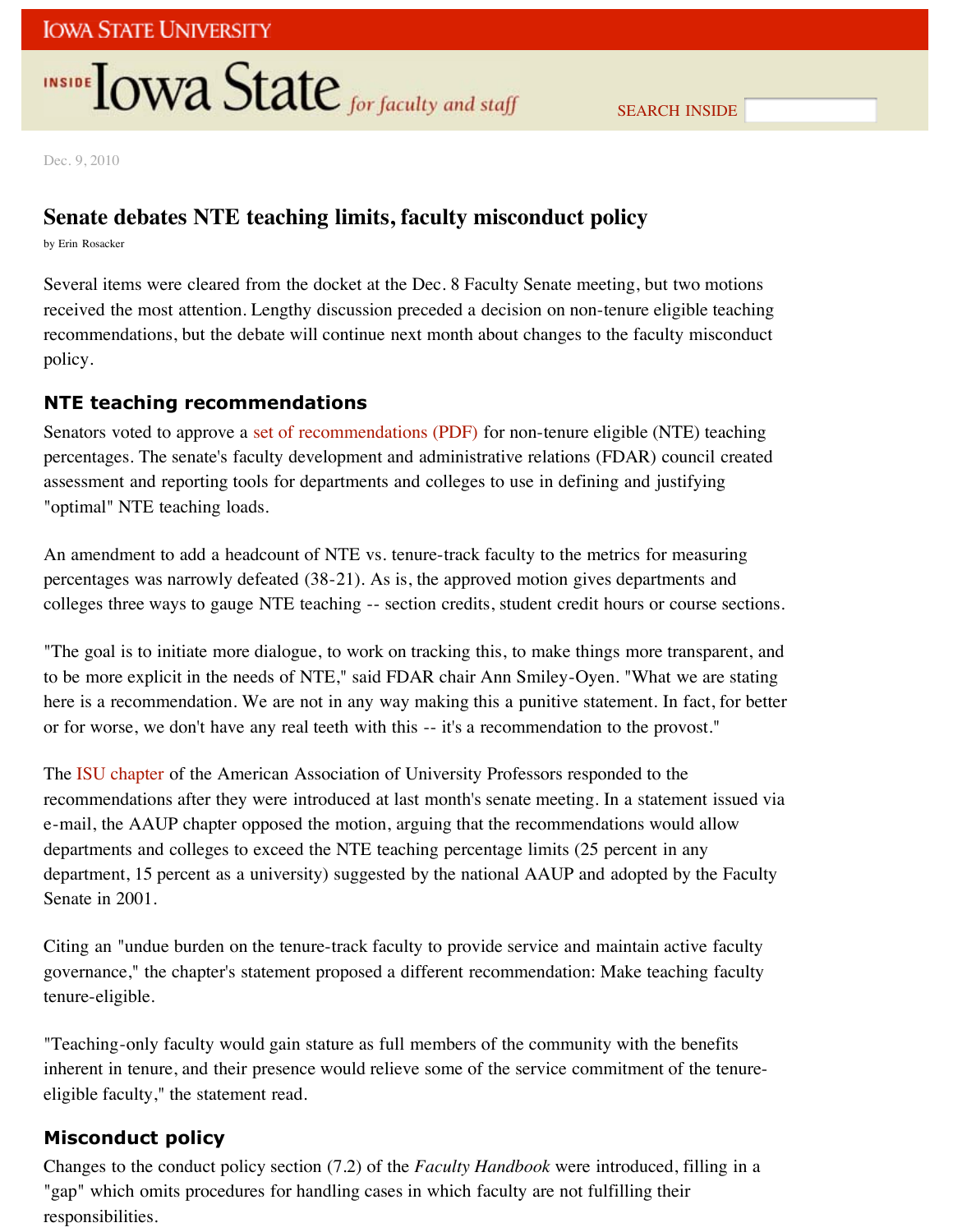"This provides us with a guideline to address those issues where there is chronic unacceptable performance," said senate president Micheal Owen.

Three ways to determine unacceptable performance of duty are part of the proposed changes, including:

- Failure to meet duties defined in the faculty member's position responsibility statement "for a significant period of time"
- "Substantial and manifest neglect" of duties or "unwillingness to perform" duties defined in the faculty member's position responsibility statement
- Continued performance concerns despite "reasonable efforts" by department, college and university officers to resolve them through university policy guidelines

As proposed, a complaint of unacceptable performance of duty would move forward from the college dean only after it's been vetted through the department chair and faculty colleagues. If a formal complaint is warranted, it moves forward to the provost and faculty senate president for evaluation. Only then would it be sent through the complaint review and resolution procedures already outlined in the handbook -- an intricate process that includes a thorough investigation by an unbiased faculty review board and an appeals process.

Lengthy discussion about the motion included concerns about its lack of specificity and its correlation to upcoming post-tenure review policy changes. More discussion is expected at next month's meeting, when the item is eligible for a vote.

## **Other business**

Senators unanimously approved:

- *Faculty Handbook* revisions (section 2.8), which spell out the approval process for renaming academic units
- Three new minors in the kinesiology department (health promotion, exercise science and kinesiology)
- Updated catalog copy
- The fall graduation list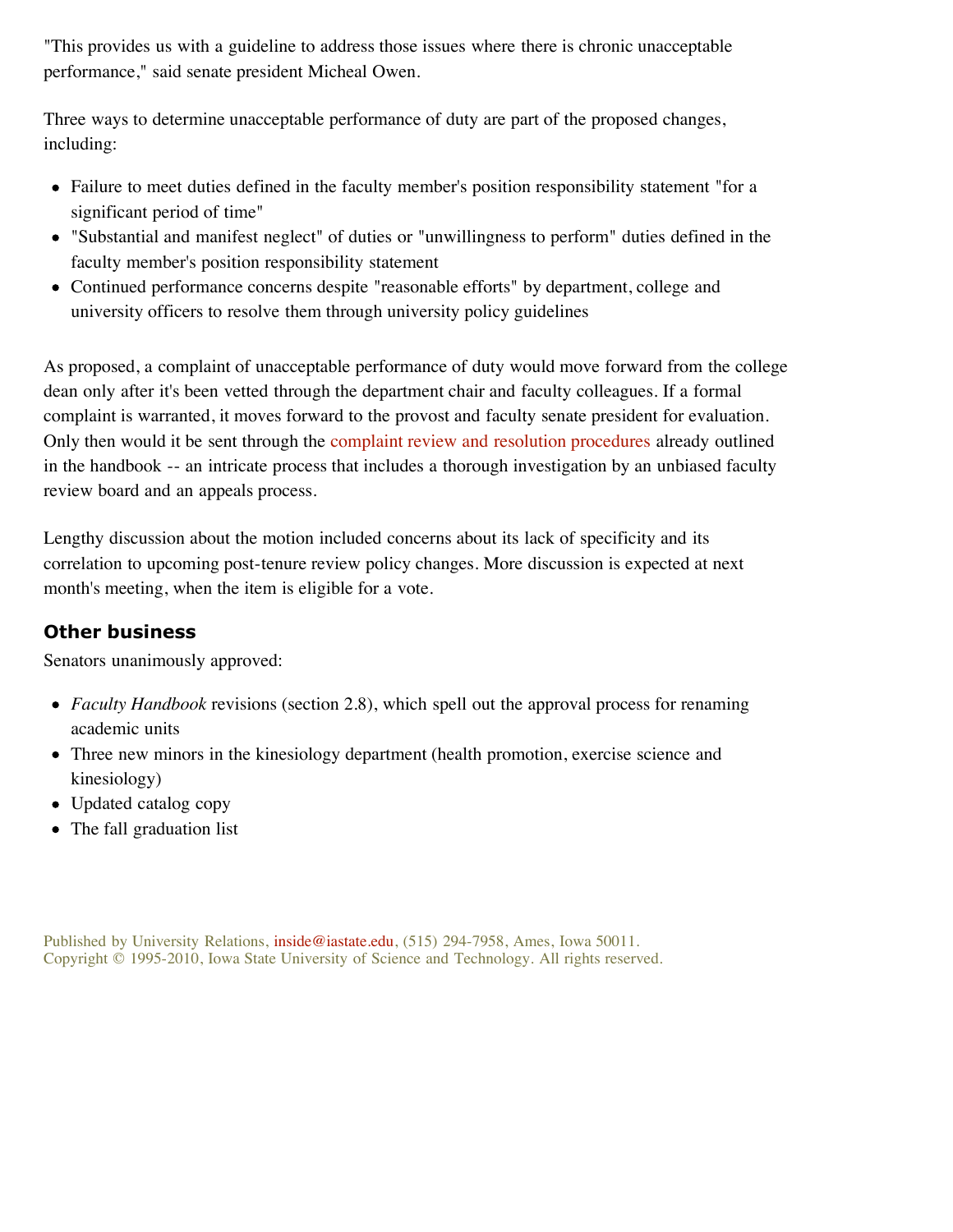# **INSIDE OWA State** for faculty and staff

Dec. 9, 2010

## **Council considering endorsement of effort reporting policy and performance pay program**

by Erin Rosacker

Members of the Professional and Scientific Council are considering a pair of motions introduced at their Dec. 2 meeting. Both are endorsements -- one for an effort reporting and certification policy and the other for a revamped performance pay program. A vote on both motions is expected in January.

## **Performance pay**

A P&S Council working group is putting the final touches on a program to replace the exceptional performance pay program (PDF) implemented in 2008. The motion indicates that the previous program is under-utilized and ISU administrators asked for revisions.

"The idea is to make the new program more accessible, so more supervisors will nominate eligible employees for the program," said Shirley Huck, chair of the policies and procedures committee.

The final draft of the "Extra-meritorius Performance Pay Program" will be sent to council members to review prior to their Jan. 13 meeting.

## **Effort reporting**

The first motion endorses a proposed policy on effort reporting and certification. The new policy outlines procedures that would ensure ISU's compliance with requirements for federally funded salaries -- particularly, for researchers and B-base faculty (nine-month appointments) who conduct grant-funded projects.

"We are undertaking this policy initiative due to an internal audit and high-profile audits going on across the country," said Brenda Behling, assistant to the executive vice president and provost. "This will force us to have our effort and payroll match. This is an audit risk if we are not doing it right."

A copy of the draft policy is available in the policy library for public review. Comments are welcome via e-mail (policy@iastate.edu) through Dec. 15.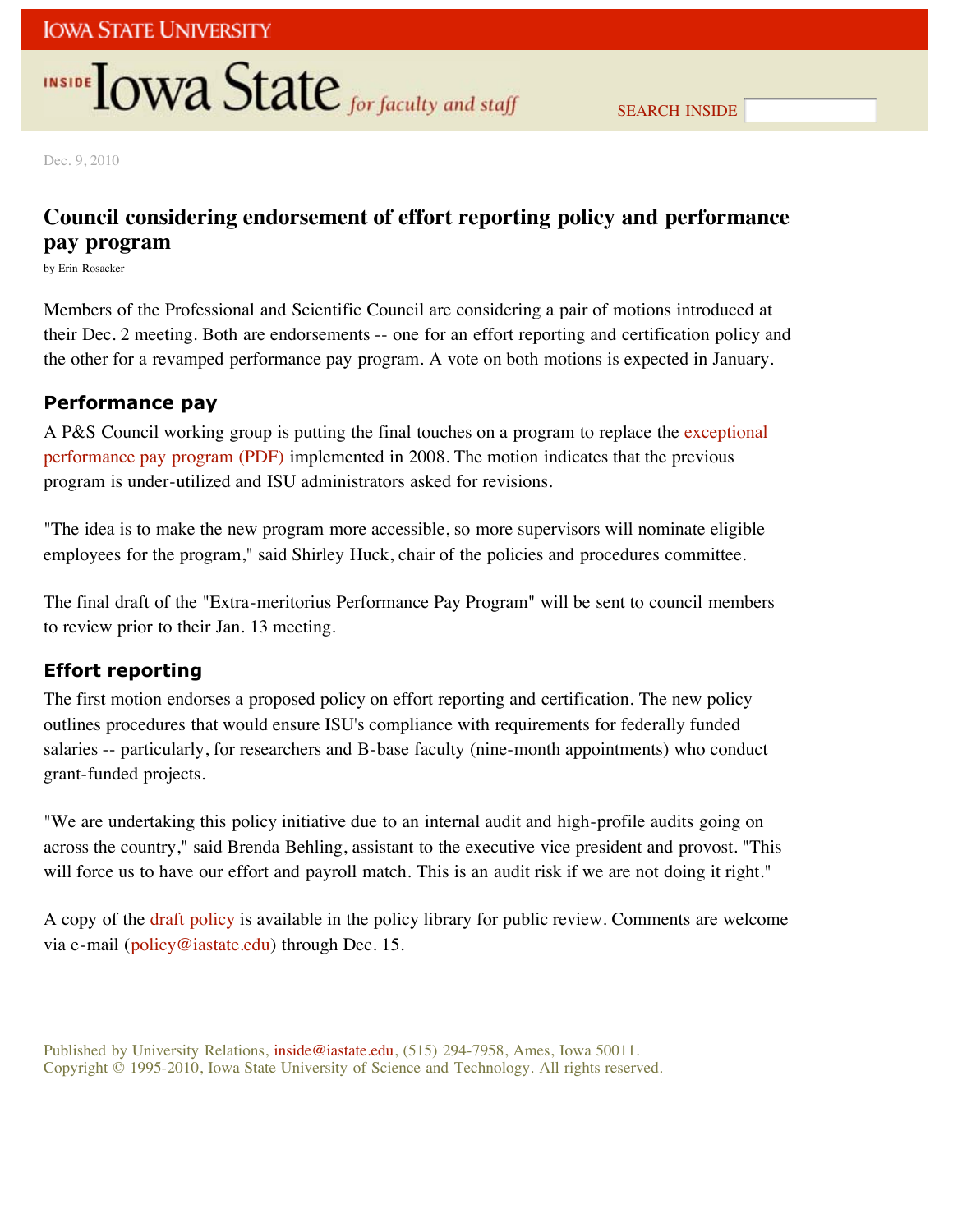## **INSIDE TOWA State** for faculty and staff

Dec. 9, 2010

### **Flexible spending accounts: Now's the time to get organized**

by Paula Van Brocklin

As 2010 draws to a close and you hunker down for the long winter, spend some time reviewing your 2010 health and dependent care expenses, and organizing (or locating) your receipts.

All 2010 flexible spending account (FSA) claims must be filed by April 30, 2011 (eligible expenses must be incurred by Dec. 31). If you miss the deadline, you'll lose any unclaimed money that was deducted from your paycheck to cover qualified expenses in 2010, per Internal Revenue Service guidelines and ISU policies.

If you have trouble locating your receipts, here are a few pointers.

#### **Log in**

Your medical, dental and pharmacy claims history may be accessible online. Click on the member or subscriber links on your providers' websites and register to access your 2010 claims information. Pharmacies also may provide a year-to-date record of your out-of-pocket expenses. This is the amount you may claim through flexible spending. Some health care offices may provide you with this information, but they could charge a fee.

A list (PDF) of 2010 qualified health care expenses is available online.

#### **New health care guidelines for 2011**

As part of the federal health care reform mandates that begin Jan. 1, 2011, over-the-counter medications and drugs (except insulin) purchased without a prescription will no longer be reimbursed through an FSA. This means you'll need a prescription for medicines like ibuprofen, aspirin or antacids if you wish to be reimbursed for these items through your FSA. Other items, such as bandages or hearing aids, still may be claimed without a prescription. Review the open change guides (ISU Plan or nonsupervisory merit) for more information.

#### **Dependent care claims**

If you have no receipts from your daycare provider, ask your caregiver to sign and complete the dependent care portion of the reimbursement form. Wellmark, the FSA administrator, does not accept canceled checks, credit card or bank account statements.

#### **How to file a claim**

You may access reimbursement claim forms online through Wellmark. First-time users need to click on "New User" and create a username and password. Questions regarding claims should be directed to Wellmark at (800) 624-2755.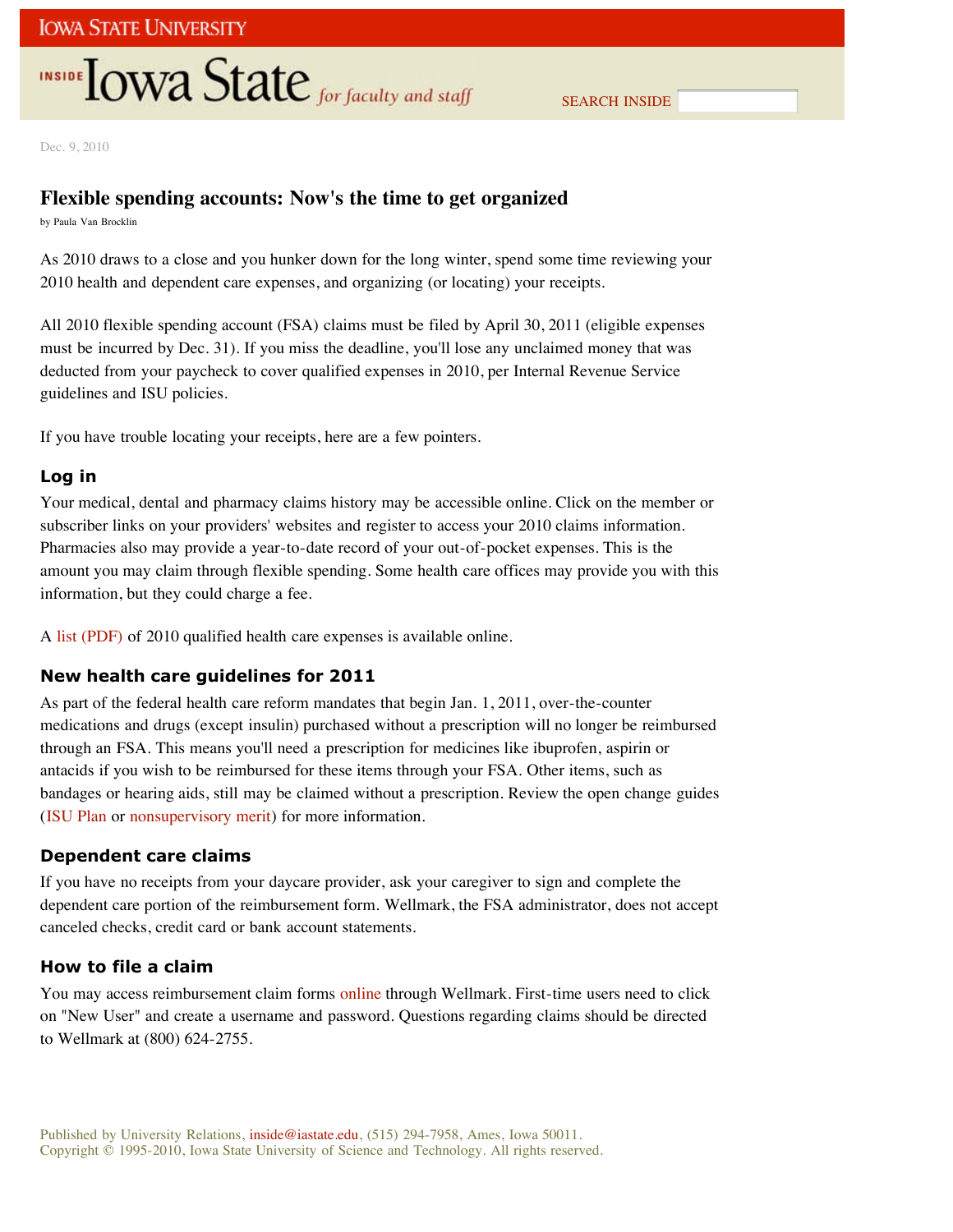# **INSIDE OWA State** for faculty and staff

SEARCH INSIDE

Dec. 9, 2010

## **Reserve your seat at the campus sustainability symposium in February**

by Anne Krapfl

Online registration is open for Iowa State's third annual symposium on sustainability, Feb. 21-22, 2011, in the Memorial Union. Registration is free for all members of the university community and includes a Tuesday lunch that features local and organic foods. The event is intended to share information about successful initiatives on campus and identify other needs -- as well as collaborative options for addressing them.

## **Symposium on Sustainability**

ISU Memorial Union

- $\bullet$  Monday, Feb. 21 (2-5) p.m.)
- Tuesday, Feb. 22 (8) a.m.-1:30 p.m.)

## **Two-day format**

To enable more people to attend, symposium organizers structured

this year's event as two half-day sessions (Monday afternoon and Tuesday morning), with a public lecture Monday evening.

Monday afternoon will feature three visioning/work sessions organized according to participants: faculty, staff and students. Peers will lead each group in discussion of topics most relevant and of interest to that group. The sessions conclude with an hour of summary and the opportunity to explore shared interests.

Tuesday events include the keynote address, highlights of some faculty research on sustainability innovations and current projects by facilities operations, a Live Green! progress report by campus sustainability director Merry Rankin, a summary report of the Monday discussions and the awards luncheon. Details about the schedule are posted online.

Online participation in the symposium, which was piloted last year, will not be offered this year.

Joining symposium attendees this year to provide the keynote talk is Jerome Ringo, a 20-year veteran of the petrochemical industry who now advocates for clean energy and environmental justice. Ringo currently serves as senior executive for global strategies for Green Port, a private company that focuses on establishing sustainable "green" ports around the world. Ringo took part in the United States' 1998 global warming treaty negotiations in Kyoto, Japan, and appeared in the 2006 awardwinning documentary *An Inconvenient Truth*.

## **Call for posters**

Monday events will include a poster session and reception prior to the public lecture. Posters will remain in the Memorial Union Great Hall throughout the symposium. Organizers encourage posters that highlight all types of campus sustainability initiatives, including research, facilities/operations, administration, student organizations, and community or personal initiatives. The deadline to submit an abstract for consideration is Jan. 21; all those submitting abstracts will be contacted by Feb. 1.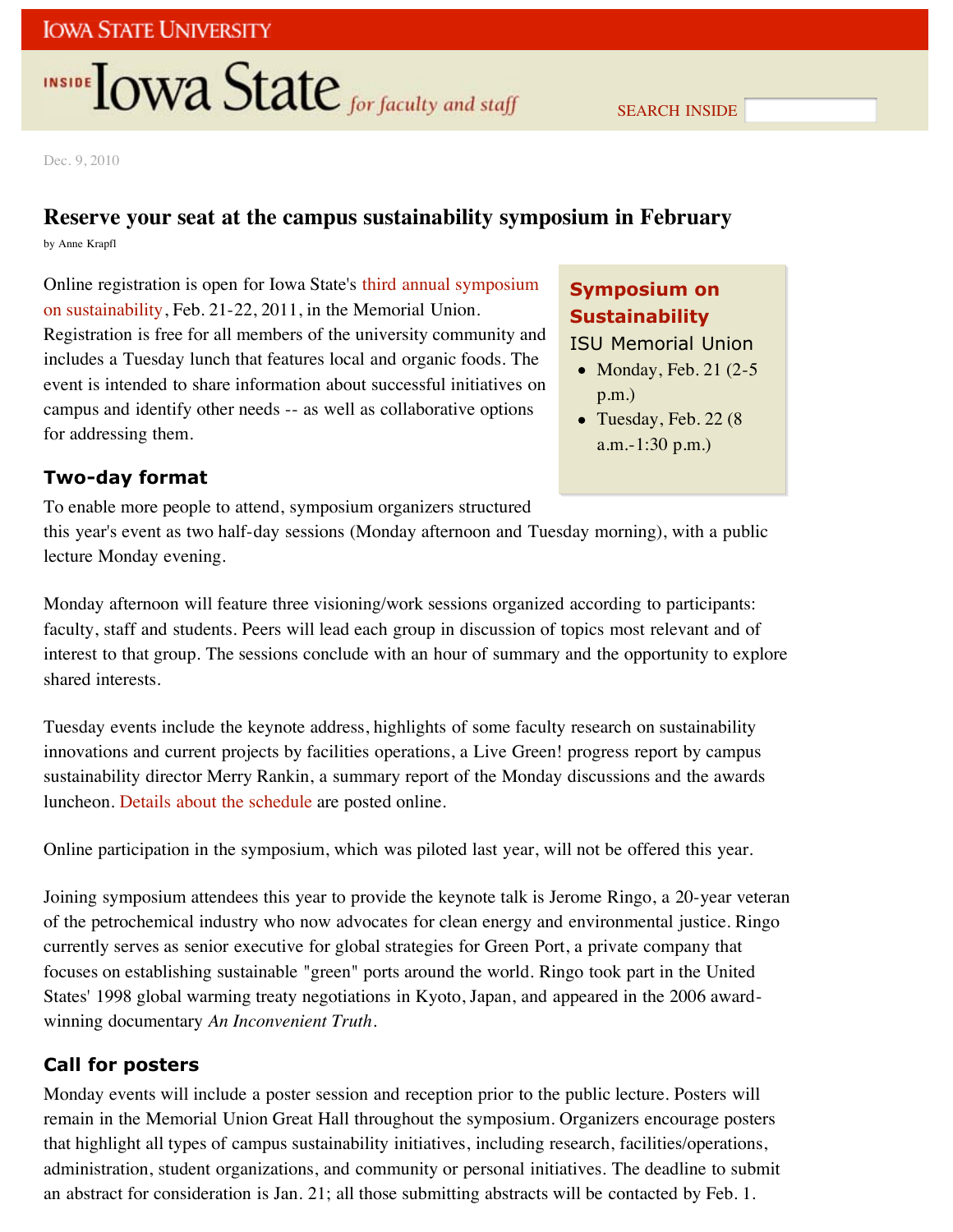Guidelines for the posters are online.

## **Call for award nominations**

Launched at last year's symposium, the President's Live Green Excellence Awards recognize faculty, staff and students who are making an impact on campus sustainability by building awareness and interest in green initiatives in teaching, research, outreach and operations. Excellence Award recipients last year were ISU Dining, the GreenHouse (student) Group in the residence system and the Solar Decathlon team. Nominations for the 2011 awards will open Dec. 15; self-nominations are encouraged.